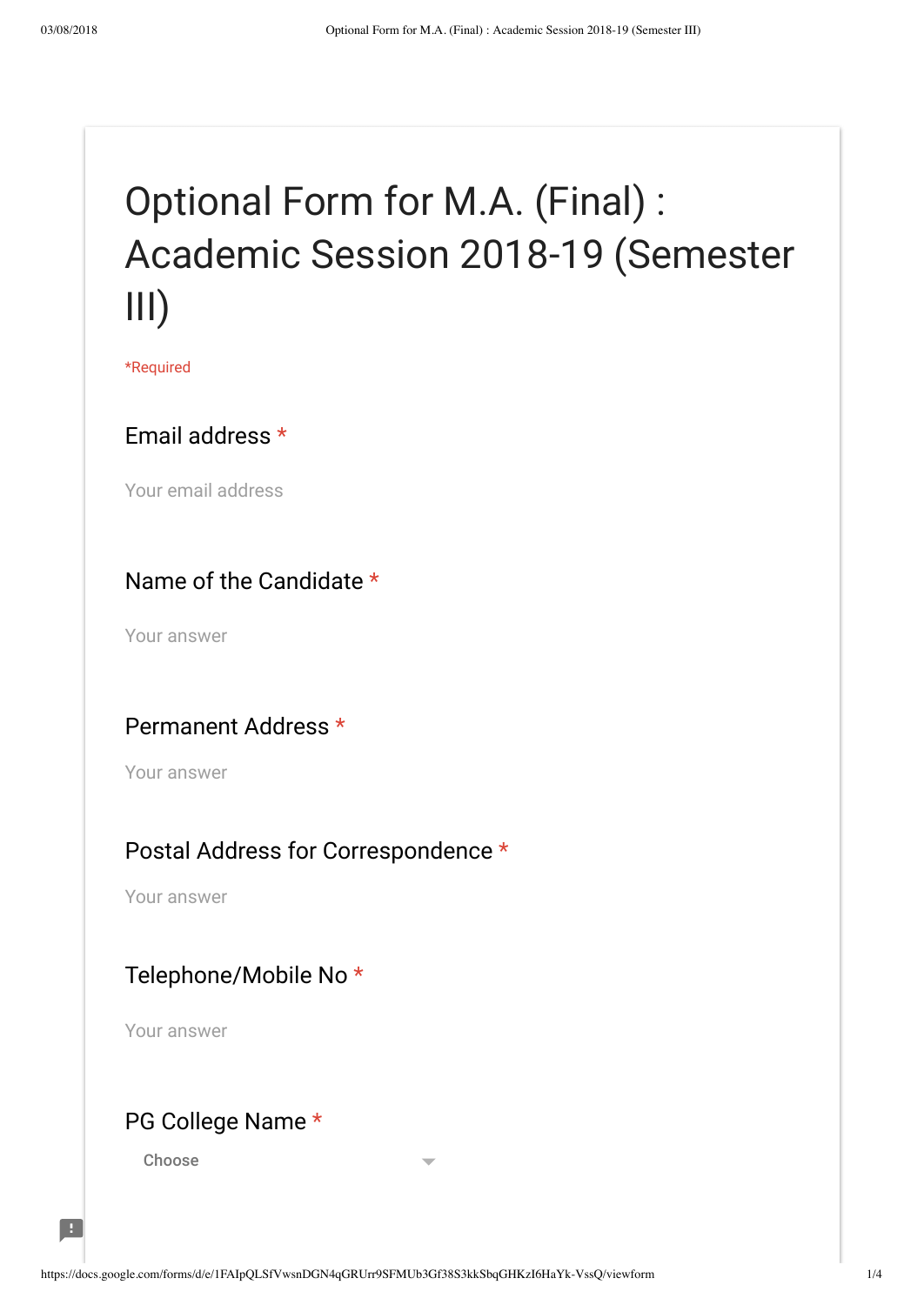$\mathcal{A}$ 

#### PG College Roll No \*

Your answer

#### Examination Roll No \*

Your answer

Students are suggested to fill up all six optionals. The first three selections will be accepted according to first come first serve basis.

You can ONLY choose ONE paper from each Group No. G1, G2, G3, G4, G5, G6 and G7. [Ex: If you choose A1, then you CANNOT choose B1 OR C1. However, you are free to choose any other optional paper.]

Though you can choose more papers from Groups A, B and C you may choose to specialize in any one stream (Group A- Political Theory/Thought, Group B-Public Administration/Indian Politics; and Group C-Comparative Politics/International Relations).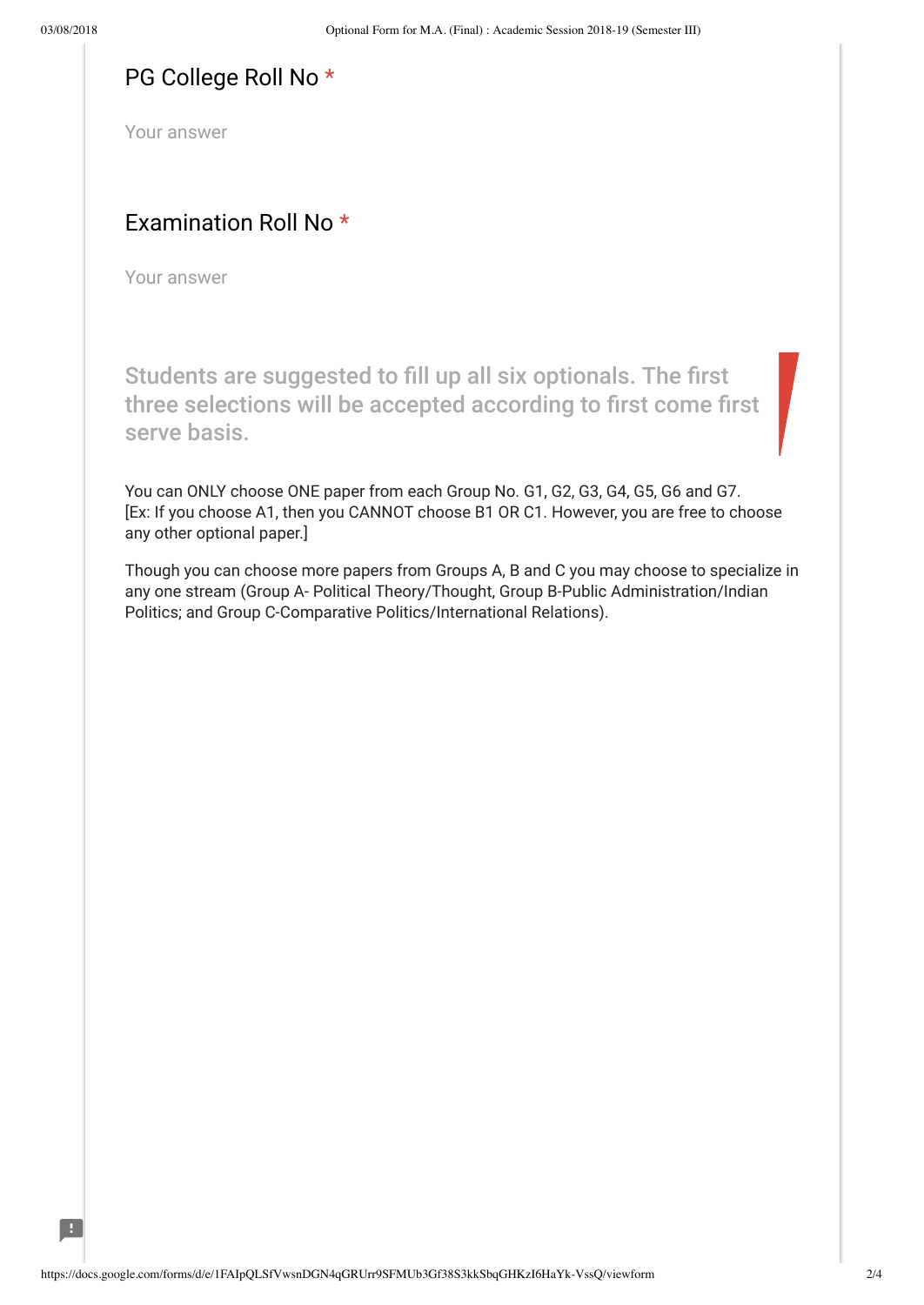|                | <b>GROUP A</b>                                                       | <b>GROUP B</b>                                                                               | <b>GROUP C</b>                                                                                              |
|----------------|----------------------------------------------------------------------|----------------------------------------------------------------------------------------------|-------------------------------------------------------------------------------------------------------------|
| G1             | A1 Paper 37:<br>Social Conservatism in India -<br>Shri Prakash Singh | <b>B1</b> Paper 06: Development<br>Process and Politics in India<br>- Madhulika Banerjee     | C1 Paper 45: Religious<br>Nationalism and Political<br>Violence - Nasreen Chowdhory                         |
| G <sub>2</sub> | A2 Paper 34: Dalit<br>Bhaujan Thought - N.<br>Sukumar                | <b>B2</b> Paper 53: Environment<br>Politics and Policies -<br>Avantika Singh/ Mannu<br>Singh | C2 Paper 27: International<br>Security - Megha                                                              |
| G <sub>3</sub> | A3 Paper 01: Ethics and<br>Politics - Ashok Acharya/<br>Silky        | B3 Paper 51: Corporate<br>Citizenship and<br>Governance: Theories and<br>Practice - TBD      | C3 Paper 17: State and society<br>in Pakistan - Veena Kukreja                                               |
| G <sub>4</sub> | A4 Paper 56: Theory and<br>Practice of Democracy -<br>Pawan          | <b>B4</b> Paper 08: Public Policy-<br>Chongom Aimol                                          | C4 Paper 25: Indian Strategic<br>Thought - Surae Soren                                                      |
| G5             | A5 Paper 36: Discourses<br>on Hindu Nationalism -<br>Sangit Ragi     | B5 Paper 07: Democracy<br>and Human Rights in India -<br>Abhishek Nath/ Smita<br>Agarwal     | C5 Paper 12: Peace and<br><b>Conflict in International Politics</b><br>- Abhay Kumar/ Abhishek<br>Choudhary |
| G6             | <b>A6</b> Paper 49:<br>Democracy and<br>Violence - Hidam Praem       | <b>B6</b> Paper 52: Institutions<br>Development and Poverty -<br>Rinki                       | C6 Paper 30: Constitutionalism<br>in Comparative Perspective -<br>Alisha Dhingra & TBD                      |
| G7             | A7 Paper 48: Themes in<br>Citizenship - Mannu Singh<br>& TBD         | B7 Paper 39: State Politics<br>in India - Sunil Kumar<br>Choudhary                           | C7 Paper 21: Comparative<br>Federalism: Theory and<br>Practice - Rekha Saxena &<br>TBD                      |

### Main Optional Paper \*

Choose

# Main Optional paper \*

Choose

# Main optional paper \*

Choose

# Additional Optional 1 \*

Choose

 $\blacksquare$